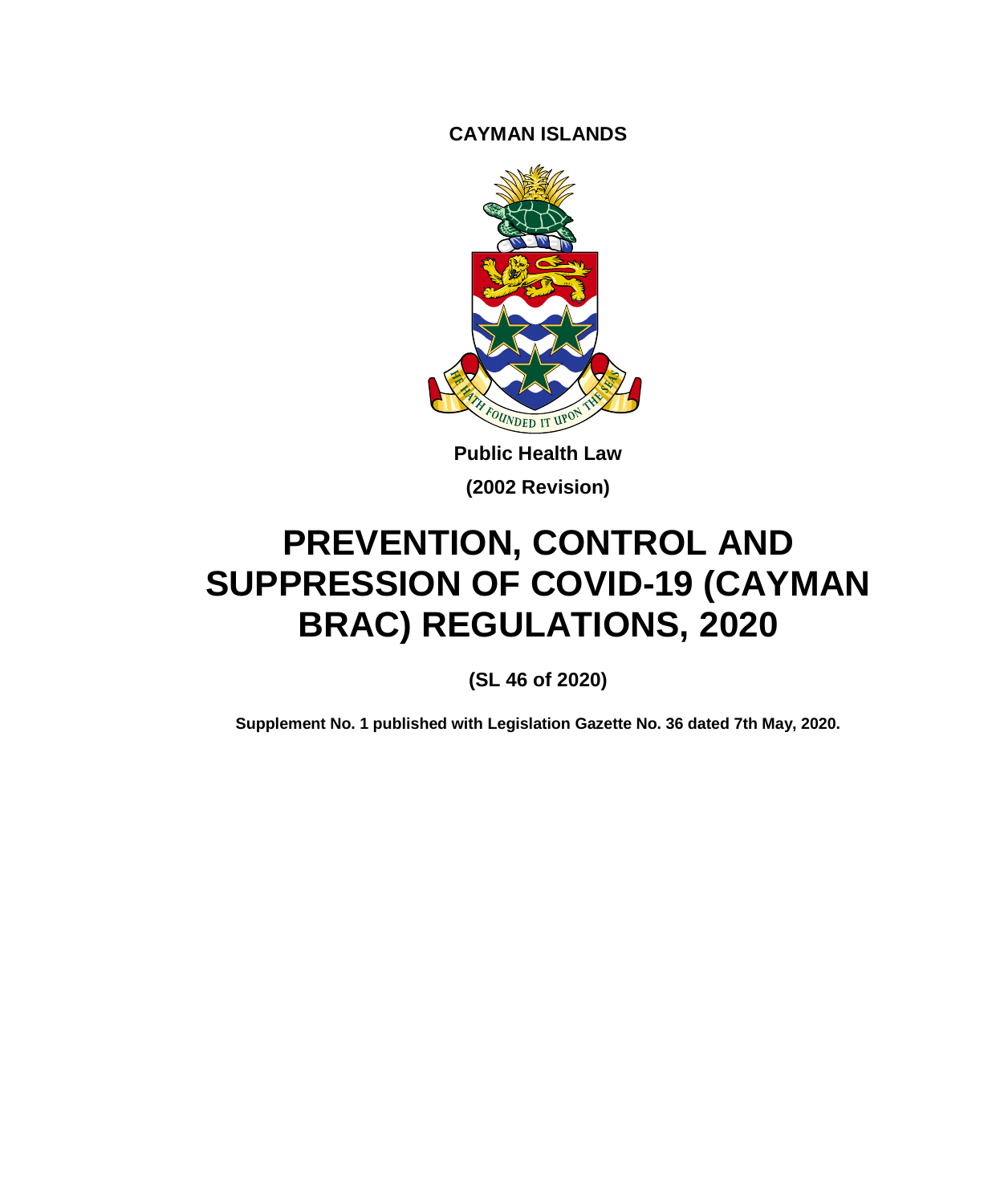# **PUBLISHING DETAILS**

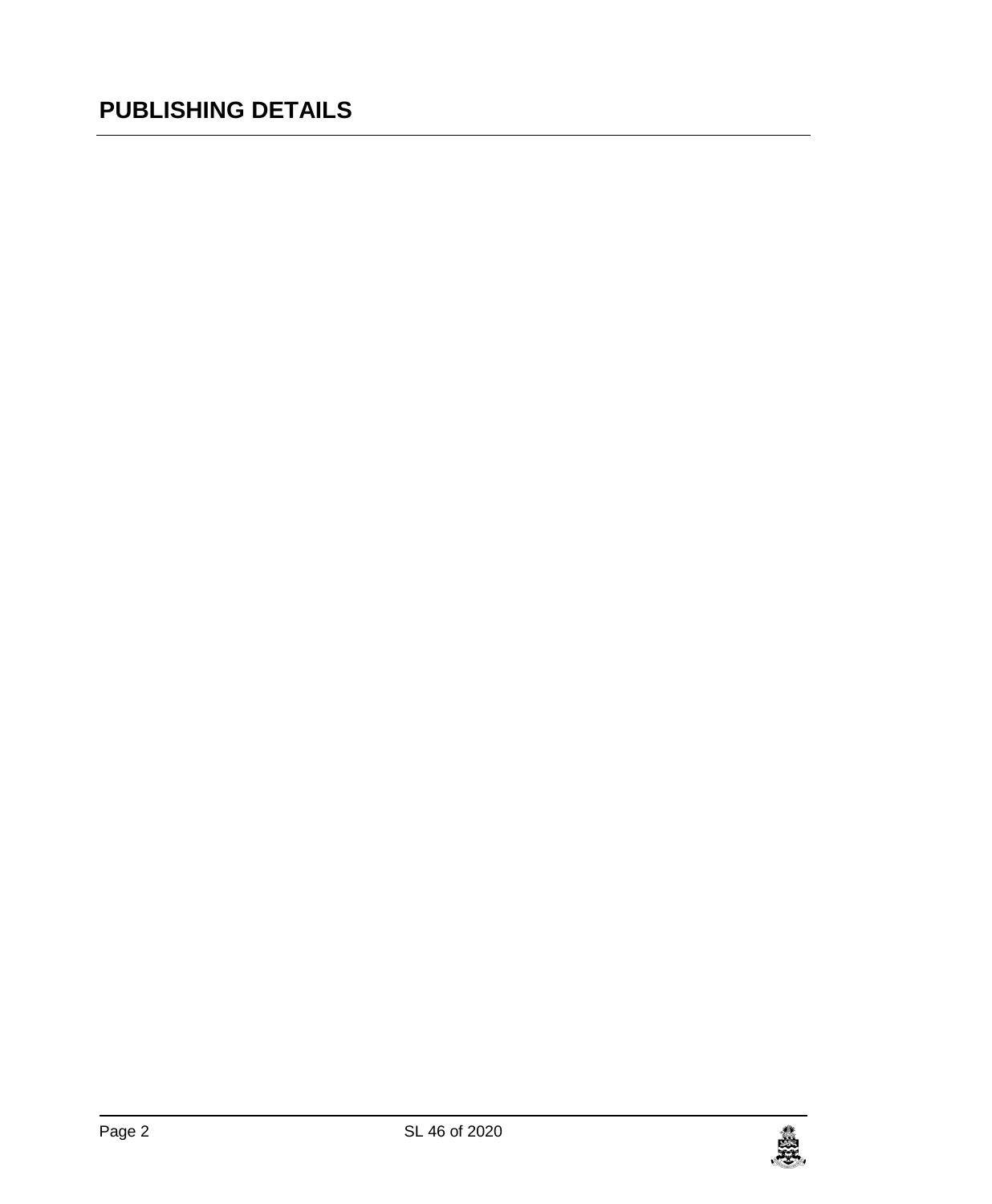## **CAYMAN ISLANDS**



**Public Health Law**

**(2002 Revision)**

# **PREVENTION, CONTROL AND SUPPRESSION OF COVID-19 (CAYMAN BRAC) REGULATIONS, 2020**

**(SL 46 of 2020)**

## **Arrangement of Regulations**

| Regulation |                                                                                     | Page |
|------------|-------------------------------------------------------------------------------------|------|
| 1.         |                                                                                     |      |
| 2.         | Non-application of the Prevention, Control and Suppression of Covid-19 Regulations, |      |
| 3.         |                                                                                     |      |
| 4.         |                                                                                     |      |
| 5.         |                                                                                     |      |
| 6.         |                                                                                     |      |
| 7.         |                                                                                     |      |
| 8.         |                                                                                     |      |
| 9.         |                                                                                     |      |
| 10.        |                                                                                     |      |
| 11.        |                                                                                     |      |
| 12.        |                                                                                     |      |

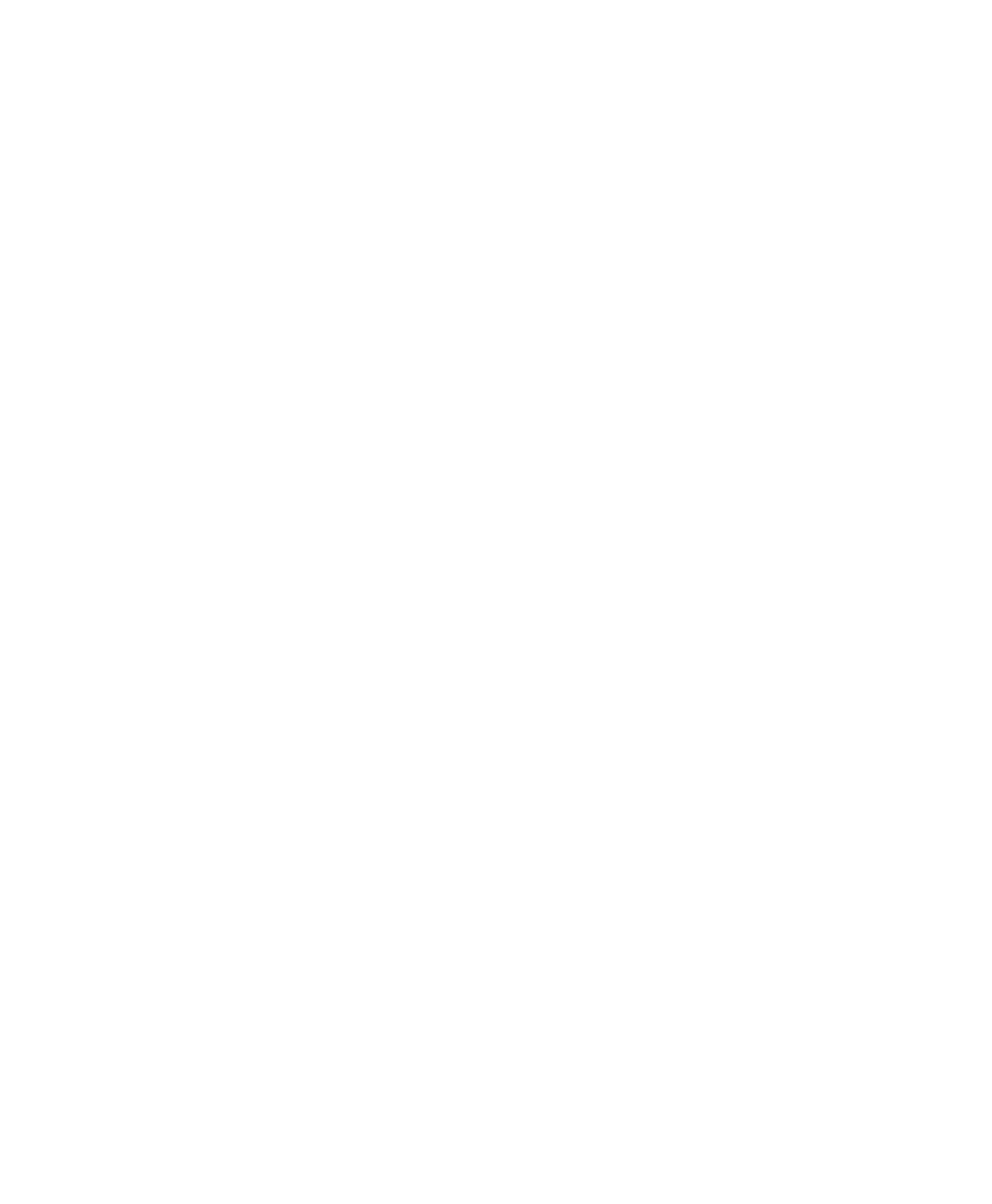## <span id="page-4-0"></span>**CAYMAN ISLANDS**



**(2002 Revision)**

# **PREVENTION, CONTROL AND SUPPRESSION OF COVID-19 (CAYMAN BRAC) REGULATIONS, 2020**

## **(SL 46 of 2020)**

In exercise of the powers conferred by section 34 of the Public Health Law (2002 Revision) the Cabinet makes the following Regulations —

### **1. Citation**

**1**. These Regulations may be cited as the Prevention, Control and Suppression of Covid-19 (Cayman Brac) Regulations, 2020.

#### <span id="page-4-1"></span>**2. Non-application of the Prevention, Control and Suppression of Covid-19 Regulations, 2020**

**2**. With effect from the date of commencement of these Regulations, the *Prevention, Control and Suppression of Covid-19 Regulations, 2020* do not apply to Cayman Brac.

### <span id="page-4-2"></span>**3. Definitions**

**3**. (1) In these Regulations —

"**Competent Authority**" means the member of Cabinet charged with responsibility for international trade;

**"essential services"** includes services provided by the following persons —

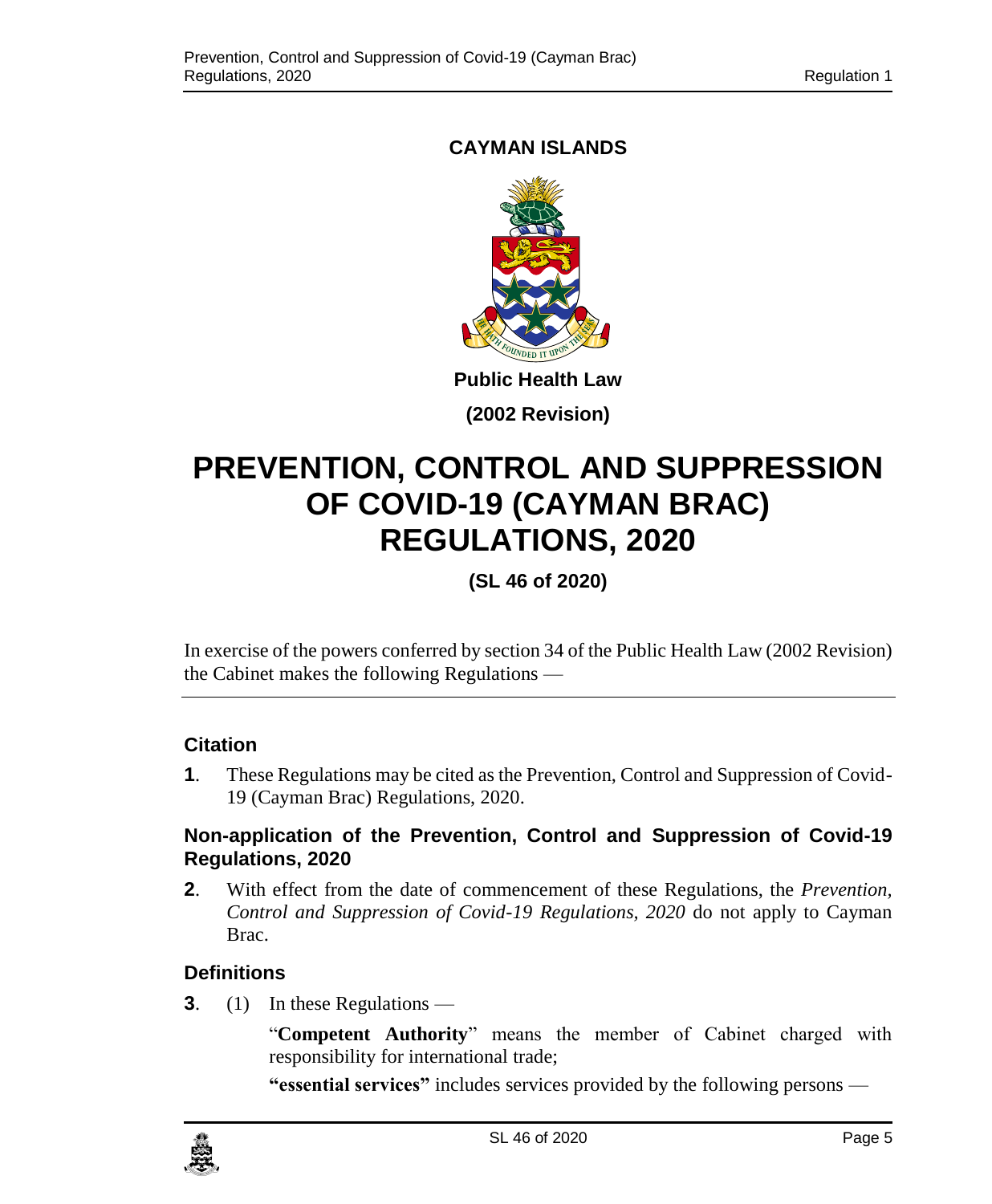- (a) medical personnel;
- (b) engineers;
- (c) crane operators;
- (d) truck operators;
- (e) utility workers;
- (f) persons employed to physically deliver propane gas to premises or to otherwise deal with propane gas;
- (g) persons engaged in the exercise of Cabinet, parliamentary or judicial duties;
- (h) civil servants designated as essential workers by the Chief Officer of the Portfolio of the Civil Service;
- (i) officers of the Royal Cayman Islands Police Service referred to in section 3 of the *Police Law (2017 Revision);*
- (j) customs and border control officers of the Customs and Border Control Service established under section 3 of the *Customs and Border Control Law, 2018;*
- (k) officers of the Fire Brigade established under section 3 of the *Fire Brigade Law (2006 Revision);*
- (l) prison officers; and
- (m) such other persons as approved by the Director of the Sister Islands Health Services, the District Commissioner for Cayman Brac and Little Cayman or the Deputy of the District Commissioner;

**"festive ceremony**" means a ceremony to celebrate a locally recognised religious event or a public general holiday and includes an agricultural show;

"**public general holiday**" has the meaning assigned by the *Public Holidays Law (2007 Revision)*;

"**public meeting**" includes a gathering of not more than twenty-five persons in any public place for the purposes of engaging in the following activities —

- (a) leisure, recreational or spiritual activities including those organised by service clubs, faith-based organisations, community organisations, civic organisations and business organisations;
- (b) parades and social activities related to such parades, including stage shows and parties;
- (c) sporting events;
- (d) concerts;
- (e) conventions;
- (f) conferences;
- (g) graduations; and

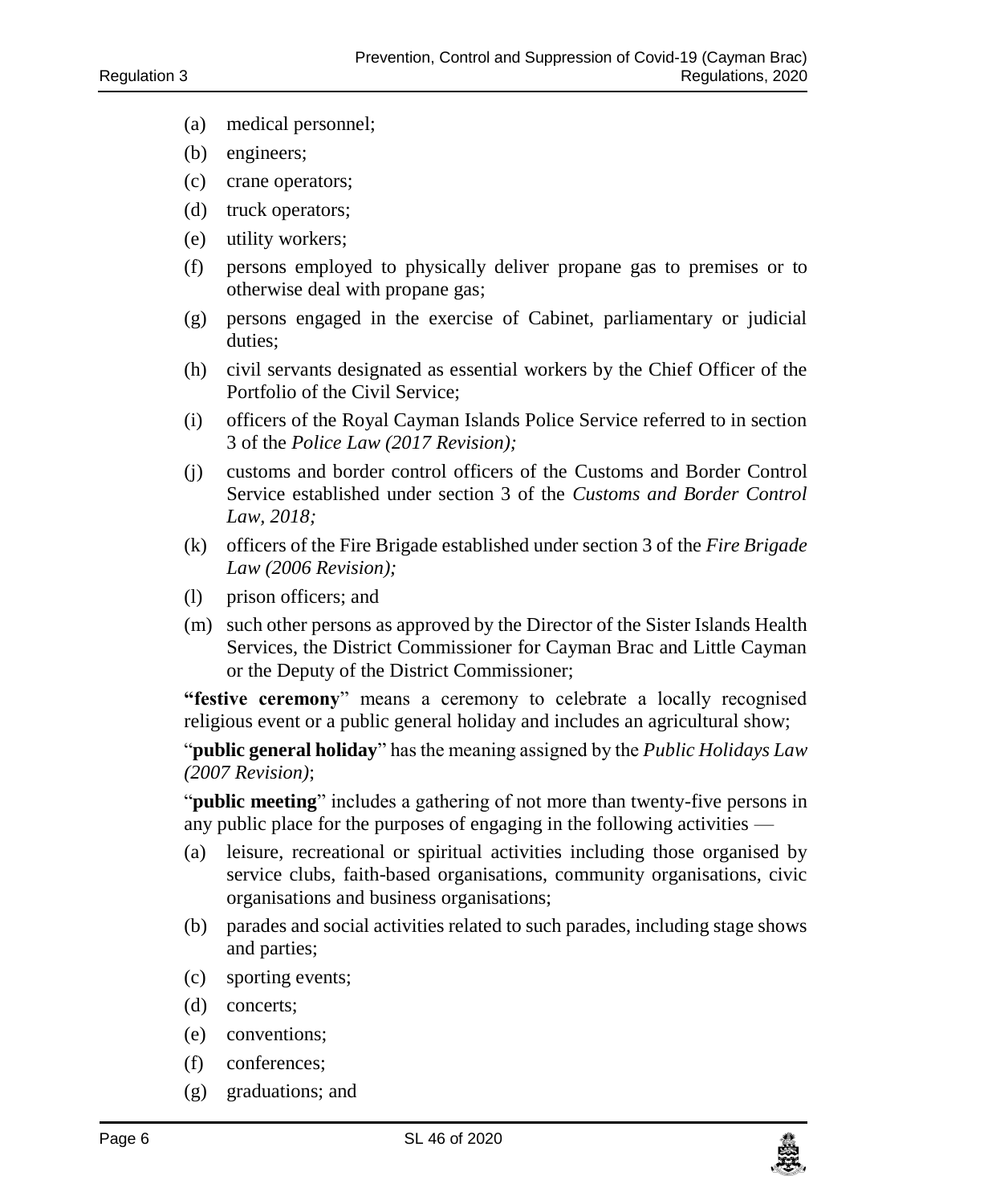(h) fundraisers,

and such other activities as are specified by the Competent Authority and notified in the *Gazette*, in any other official Government website or official means of communication;

**"public place**" means any highway, street, public park or garden, any sea beach and any public bridge, road, lane, footway, square, court, alley or passage, whether a thoroughfare or not; and includes any open space and any premises to which, for the time being, the public have or are permitted to have access, whether on payment or otherwise; and

"**virus**" means the virus known as Covid-19.

(2) For the purposes of the definition of "**public meeting**", "person" does not include a person employed to provide the activities specified in the definition of "public meeting" or persons who reside within the same household.

#### <span id="page-6-0"></span>**4. Public meetings - exemptions**

- **4**. (1) For the avoidance of doubt, and subject to this regulation, the definition of "public meeting" in regulation 3 does not extend to any activity in the following public places —
	- (a) health care facilities;
	- (b) supermarkets;
	- (c) convenience stores and minimarts;
	- (d) pharmacies;
	- (e) retail banks, building societies and credit unions;
	- (f) gas or refilling stations;
	- (g) post offices;
	- (h) money remittance facilities, subject to such conditions as may be imposed by the Competent Authority;
	- (i) outdoor areas of restaurants;
	- (j) churches; and
	- (k) such other public places as may be specified by the Competent Authority and notified in the *Gazette*, in any other official Government website or official means of communication, subject to such conditions as may be imposed by the Competent Authority.
	- (2) The owner or operator of a public place specified in paragraph (1) shall restrict the number of customers inside the place of business at any one time so that each customer is able to distance himself or herself at least six feet or two metres from any other person.
	- (3) Each person in a public place shall maintain a distance of at least six feet or two metres from another person.

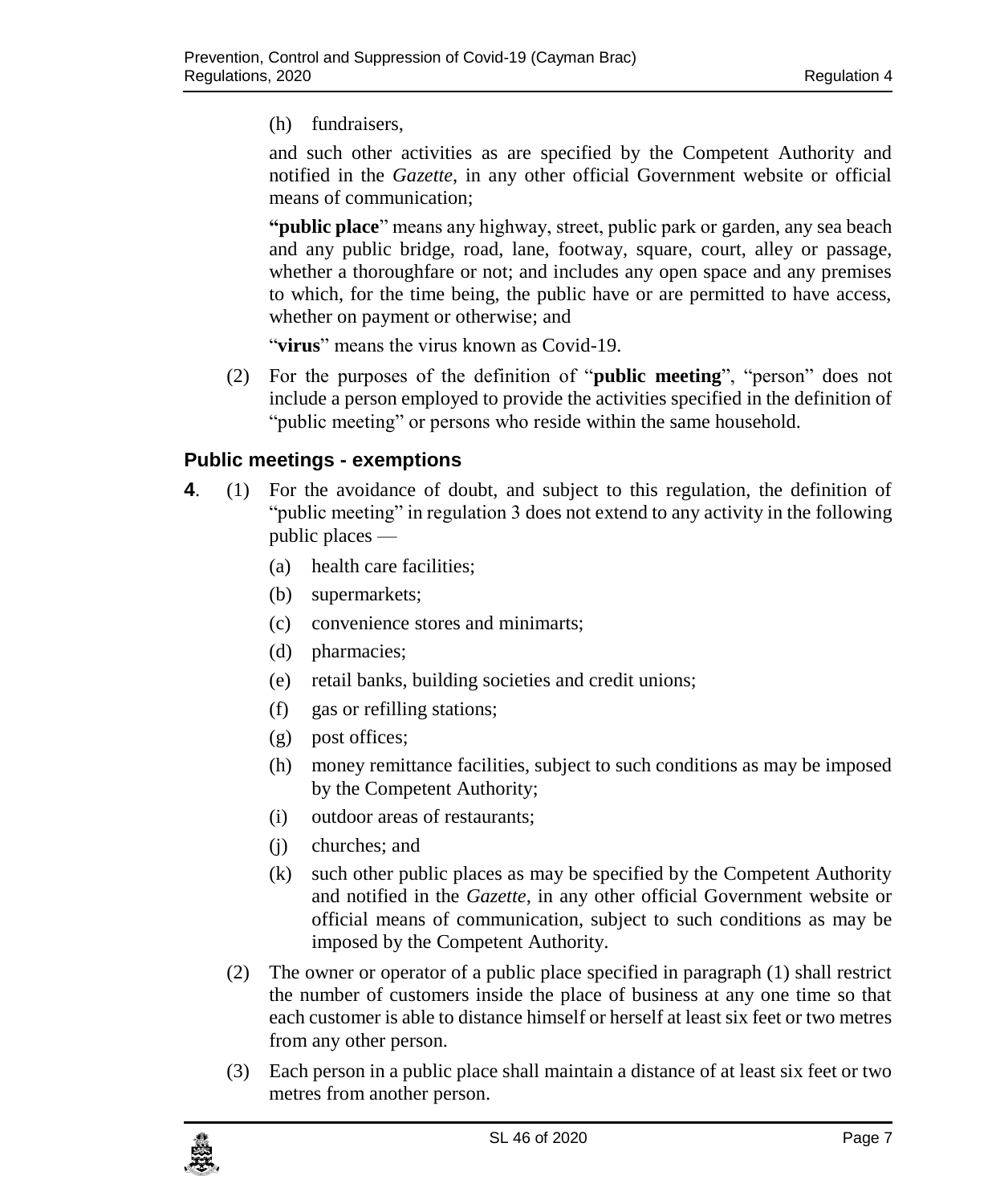(4) A person who contravenes paragraph (2) or (3) commits an offence and is liable on conviction to a fine of one thousand dollars and to imprisonment for six months.

#### <span id="page-7-0"></span>**5. Prohibition on holding of public meeting, procession or festive ceremony**

- **5**. (1) Subject to regulation 4(1), for the purposes of preventing, controlling and suppressing the spread of the virus, no person shall hold any public meeting, procession or festive ceremony in the Islands until further notice or until such date as the Cabinet may by notice specify.
	- (2) A notice under paragraph (1) shall be published in the *Gazette,* in any other official Government website or official means of communication.
	- (3) A person who contravenes paragraph (1) commits an offence and is liable on conviction to a fine of one thousand dollars and to imprisonment for six months.

#### <span id="page-7-1"></span>**6. Civil servants to work remotely from home**

**6**. All civil servants, unless specifically designated as essential workers by the Chief Officer of the Portfolio of the Civil Service, shall work remotely from home.

#### <span id="page-7-2"></span>**7. Restriction on visitation**

- **7.** (1) With the exception of the Director of the Sister Islands Health Services or a person authorised by the Director of the Sister Islands Health Services for the purposes of surveillance or management of a person in quarantine or isolation, no person shall visit or be permitted to visit —
	- (a) a place or facility of quarantine or isolation;
	- (b) a detainee in a prison or place of detention; or
	- (c) a patient in a health care facility.
	- (2) No person shall, except with the written permission of the Director of the Sister Islands Health Services, visit or be permitted to visit a residential home care facility.
	- (3) A person who contravenes paragraph (1) or (2) commits an offence and is liable on conviction to a fine of one thousand dollars and to imprisonment for six months.

#### <span id="page-7-3"></span>**8. Wearing of masks**

- **8**. (1) With effect from the date of commencement of these Regulations, any person over the age of two years who is indoors a public place and is unable to, or does not maintain a distance of six feet from every other person, shall cover his or her mouth and nose with a mask or cloth face covering, except —
	- (a) where the person is unable to wear a mask or cloth face covering due to a medical condition or the person is otherwise exempted by guidance provided by the Medical Officer of Health; or

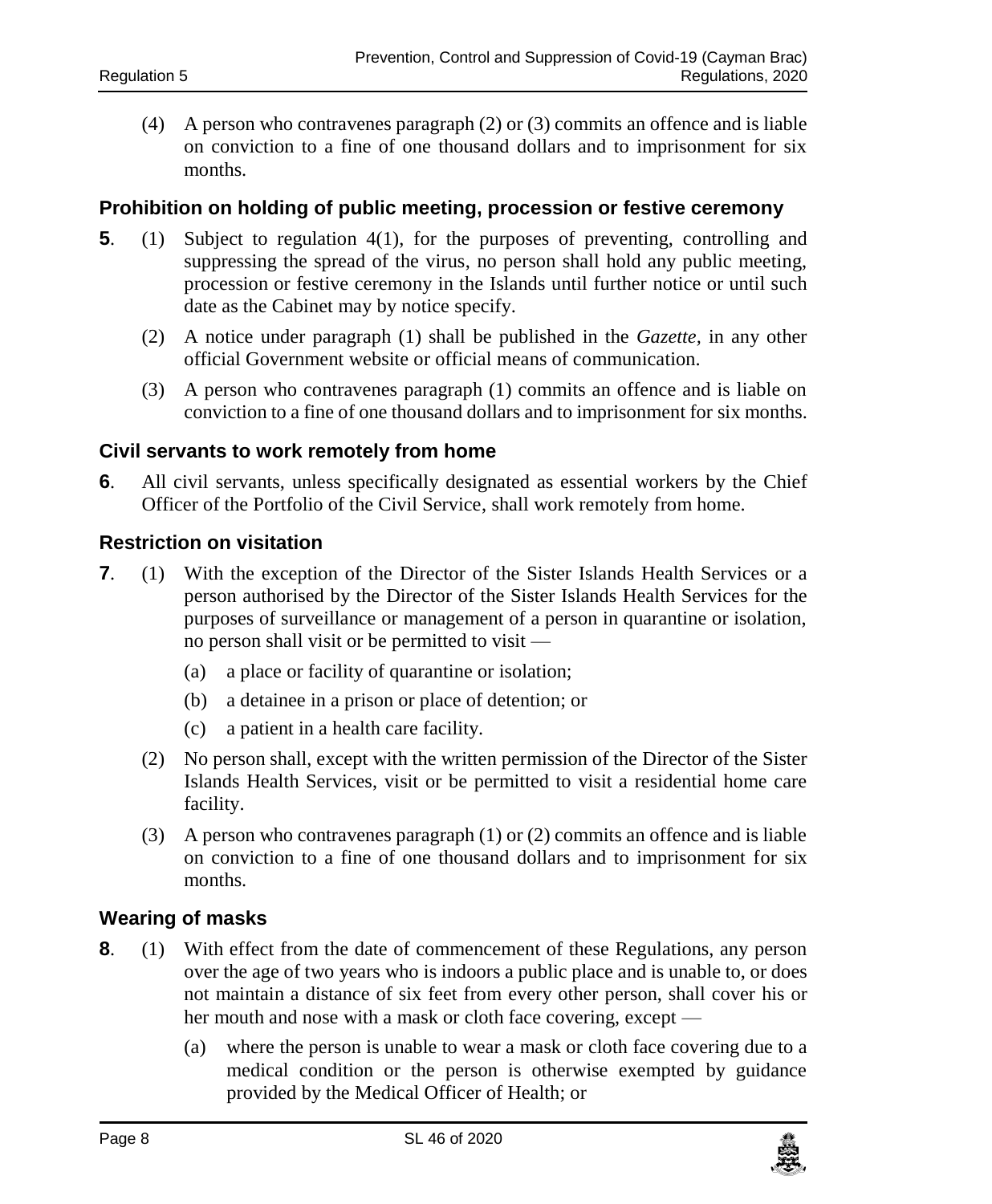- (b) the person is sitting or eating, without talking, at his or her desk at the person's place of employment.
- (2) A person who declines to wear a mask or cloth face covering because of a medical condition shall not be required to produce documentation verifying the condition.
- (3) Paragraph (1) applies to all employees and customers of businesses and other organizations open to the public.
- (4) All persons are also required to wear masks or cloth face coverings when providing or using the services of any taxi or ride-sharing, or similar public transport service or while within an enclosed or semi-enclosed waiting area for the transport service.
- (5) The Medical Officer of Health shall issue written guidance to implement the provisions of this regulation, which shall include guidance for the use of masks or cloth face coverings by children between the ages of two and ten years old.
- (6) The guidance under paragraph (5) shall be published in the *Gazette*, in any other official Government website or official means of communication.
- (7) Where a customer refuses to wear a mask or cloth face covering for non-medical reasons, the owner or operator of a public place may decline entry to the person.
- (8) A person who is eighteen years of age or older and who contravenes paragraph (1) or (4) commits an offence and is liable on conviction to a fine of one thousand dollars and to imprisonment for six months.

#### <span id="page-8-0"></span>**9. Public Transport**

- **9**. (1) A person who operates a taxi shall only operate such taxi on the condition that there are no more than two passengers in the taxi at any one time so that each passenger is able to distance himself or herself as far as possible from the other passenger and the driver.
	- (2) A person who contravenes paragraph (1) commits an offence and is liable on conviction to a fine of one thousand dollars and to imprisonment for six months.

#### <span id="page-8-1"></span>**10. Travel between the Islands**

- **10.** (1) Subject to this regulation, any person in Grand Cayman or Little Cayman may travel to Cayman Brac by air transport.
	- (2) Persons who carry out essential services in Cayman Brac may travel to and from Grand Cayman and Little Cayman to Cayman Brac by air transport or by boat.
	- (3) Subject to paragraph (2) and this regulation, no person in Grand Cayman is permitted to travel by boat to Cayman Brac except for the transport of freight to Cayman Brac.

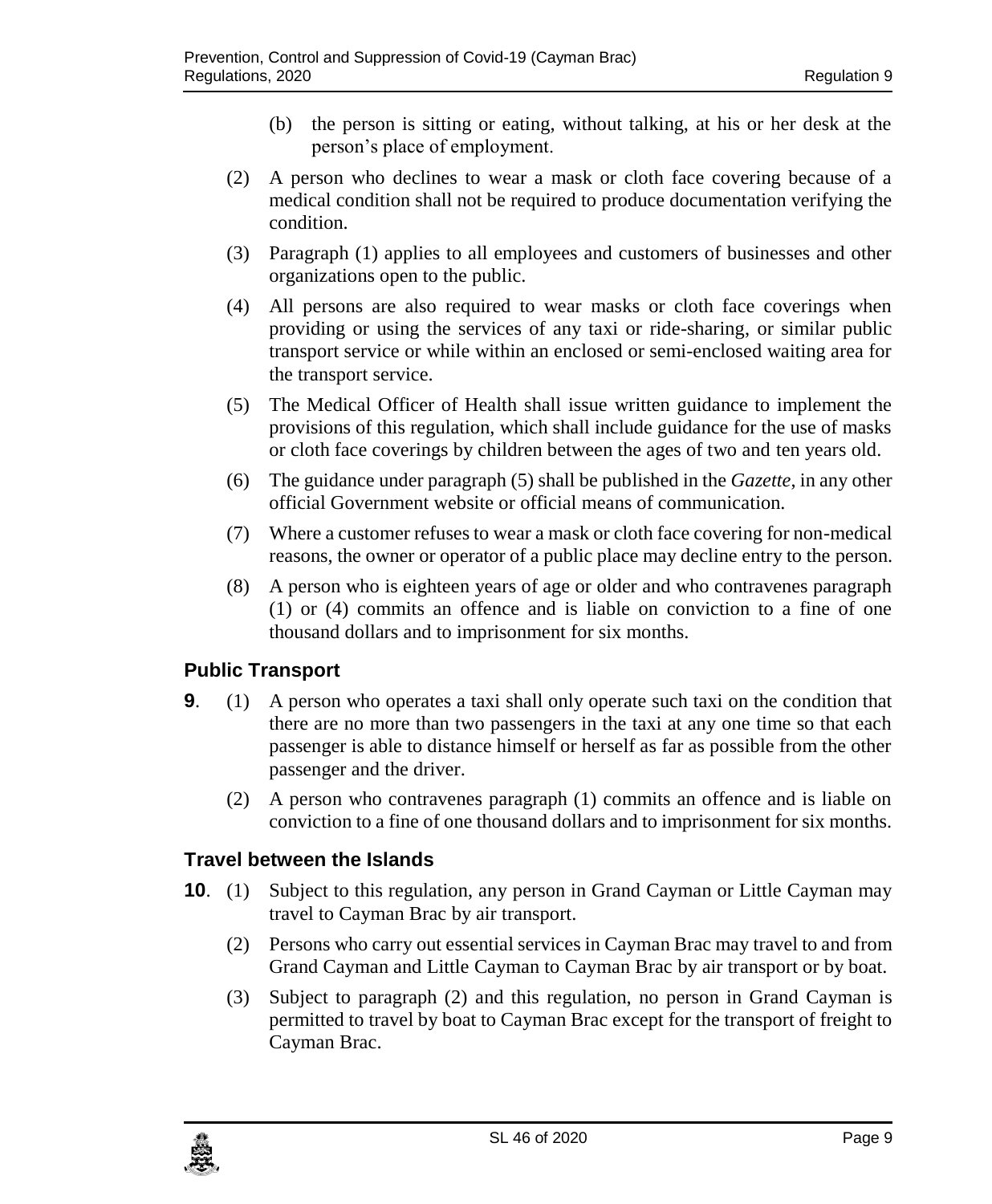- (4) Persons travelling to Cayman Brac from Grand Cayman or Little Cayman by air transport or by boat to carry out essential services as provided in paragraph (2) are not required to be quarantined or isolated in accordance with the Law and the regulations made thereunder.
- (5) A person who wishes to travel to Cayman Brac from Grand Cayman or Little Cayman shall —
	- (a) prior to travelling  $-$ 
		- (i) notify the Medical Officer of Health or the Director of the Sister Islands Health Services of the proposed travel;
		- (ii) remain at a place of isolation as specified by the Medical Officer of Health or the Director of the Sister Islands Health Services for a period of not less than fourteen days; and
		- (iii) be tested for the virus; and
	- (b) only be permitted to travel after such test has been declared to be negative by the Medical Officer of Health.
- (6) Where a person has tested negative for the virus, the person shall be transported immediately after the person has received the results to the airport or to the boat for boarding, by a person assigned by the Medical Officer of Health or the Director of the Sister Islands Health Services.
- (7) A person in Cayman Brac who wishes to travel to Grand Cayman for medical reasons shall obtain the prior approval of the Director of the Sister Islands Health Services to do so but this shall not apply where a medical doctor determines that a case is an emergency and that travel to Grand Cayman is required.
- (8) A person referred to in paragraph (7) shall, for a period of fourteen days
	- (a) from the date of arrival in Grand Cayman; or
	- (b) from the date of return to Cayman Brac,

for the purposes of surveillance by the Medical Officer of Health or the Director of the Sister Islands Health Services, remain at a place of isolation as specified by the Medical Officer of Health or the Director of the Sister Islands Health Services and shall be subject to such conditions as are specified by the Medical Officer of Health or the Director of the Sister Islands Health Services.

- (9) The date in paragraph (8) from which a person referred to in paragraph (7) shall be required to remain in isolation shall be determined having regard to the person's medical circumstances.
- $(10)$  A person who contravenes paragraph  $(3)$ ,  $(5)$ ,  $(7)$  or  $(8)$  commits an offence and is liable on conviction to a fine of one thousand dollars and to imprisonment for six months.